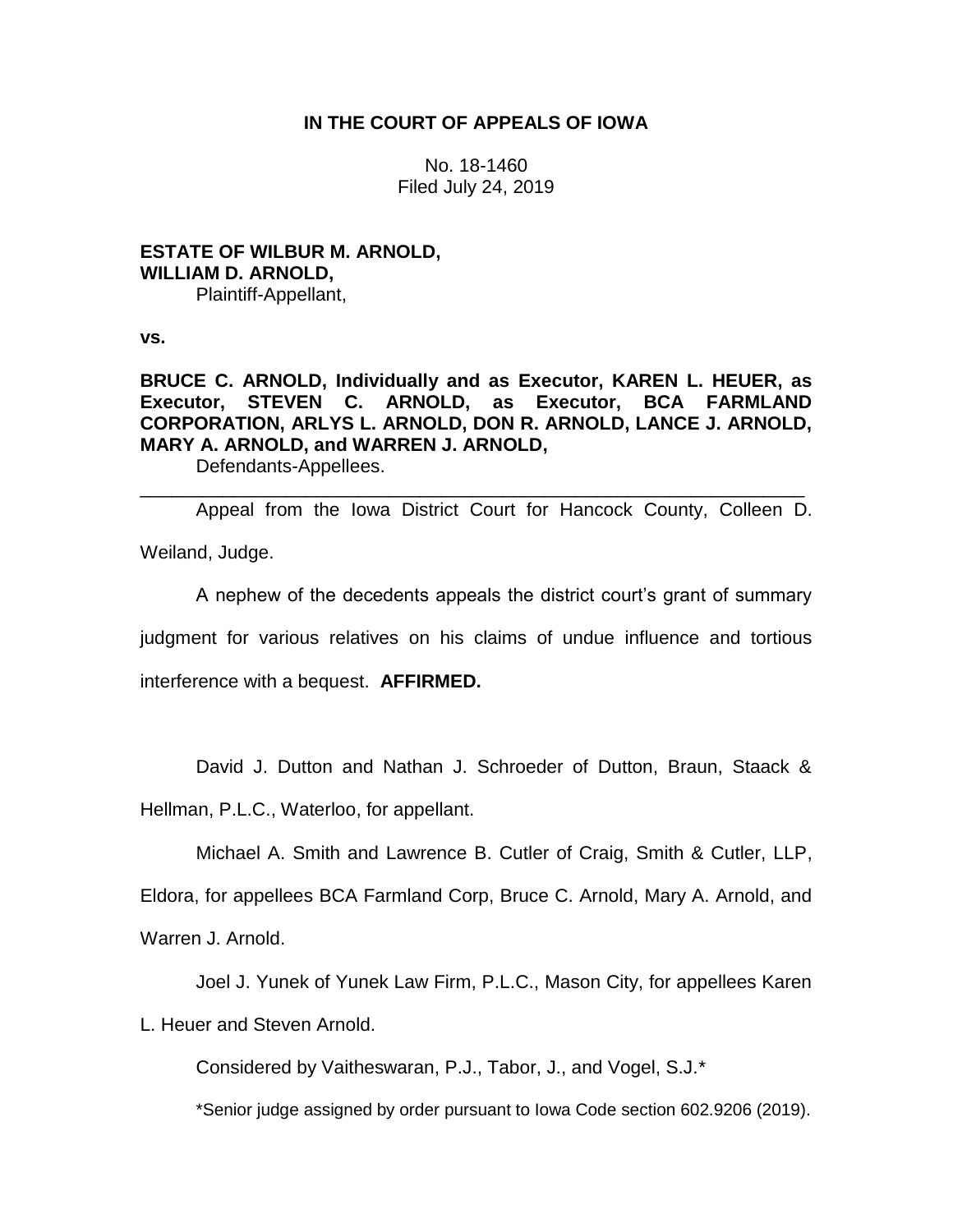# **TABOR, Judge.**

 $\overline{a}$ 

William Arnold did not receive the inheritance of farmland he anticipated from either his aunt Evelyn or his uncle Wilbur.<sup>1</sup> After their deaths, he contested Wilbur's will and claimed family members tortiously interfered with his expected bequest from Evelyn. The district court found no genuine issue of material fact and granted the defendants' motion for judgment as a matter of law. On appeal, William insists he generated jury questions on both claims. Finding summary judgment was proper, we affirm.

### **I. Facts and Prior Proceedings**

Siblings Wilbur, Evelyn, Roy, and Bruce inherited Hancock County farmland from their father, Elmer Arnold. Neither Wilbur nor Evelyn ever married or had children.<sup>2</sup> By contrast, their brothers Roy and Bruce each had four children. Roy's children included William—who is the plaintiff here—as well as Don, Arlys, and Lance, defendants in William's petition. William also sued Bruce and his four children: Karen Heuer, Warren, Mary, and Steven. To complete the roster, William listed as a defendant Bruce's family farm corporation, BCA Farmland.

Of Elmer's children, only Wilbur and Roy went into farming. In turn, Roy's children, William and Lance, farmed with their uncle Wilbur for twenty years, until Wilbur retired in 1995. William recalled "butting heads" with Wilbur in the late 1980s over what chemicals to apply in the farming operation but claims it did not impact their relationship. William also rented farmland from his aunt Evelyn and

<sup>1</sup> Because many people involved here share the surname Arnold, we will use their first names for clarity.

<sup>2</sup> Wilbur farmed the family land. Evelyn pursued a career as a teacher in Charles City. After she retired, she moved back to Klemme to live with Wilbur.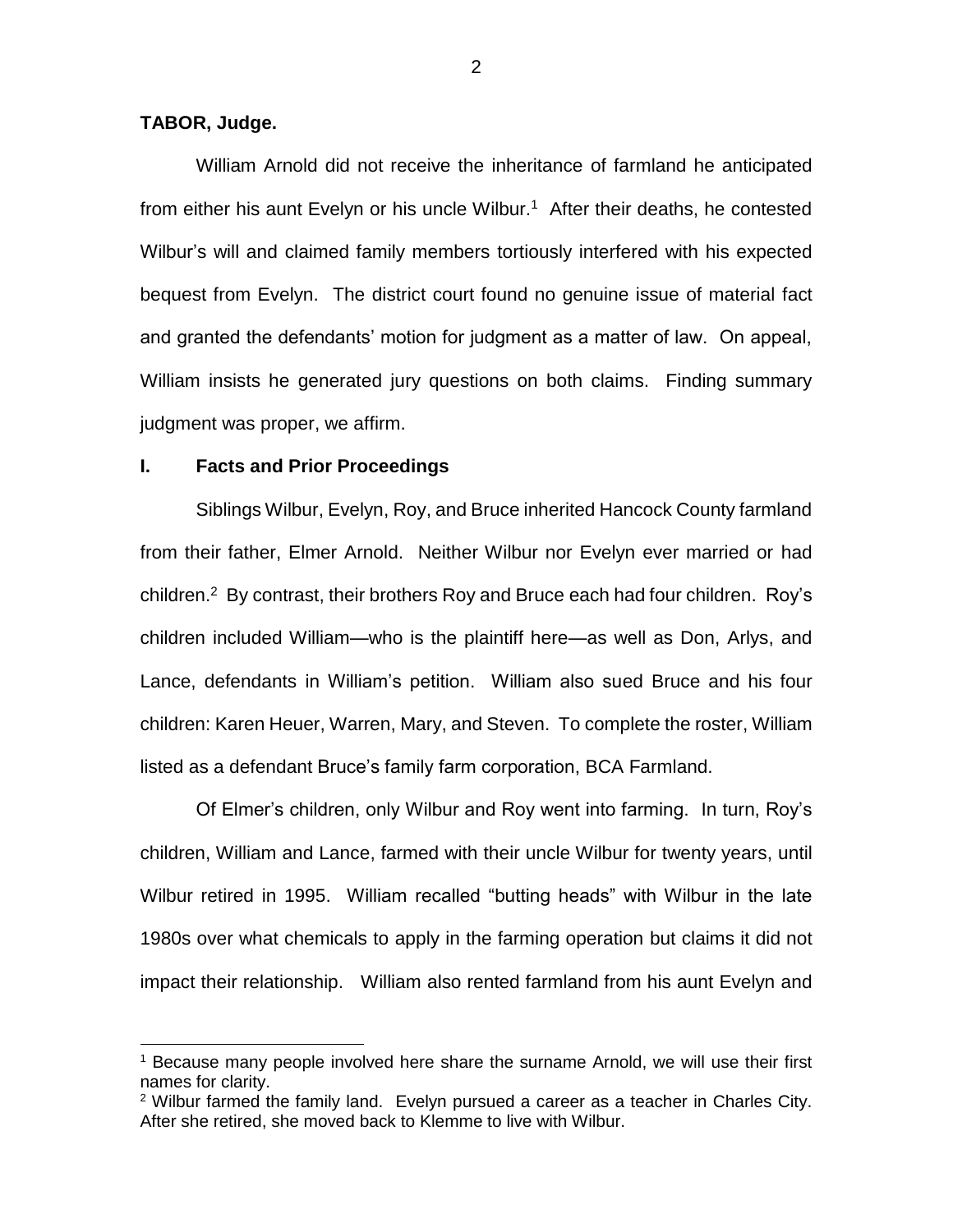his uncle Bruce. William alleges Bruce controlled the rental terms for both his land and Evelyn's.

In his summary judgment evidence, William highlights a letter Bruce drafted on BCA Farmland Corporation letterhead in 1992, telling his four children:

Evelyn and Wilbur are originating and changing their wills. Their present thinking is to leave much of their farmland to all four of you in undivided one-fourth interests. Their intent and, as you know, my goal is that the Arnold farmland remain within the family through your generation, and hopefully through the next generation.

The letter explained BCA Farmland "provides the legal framework that can permit this to happen." In closing, Bruce expressed his hope the inheritance transfers would not take place until well into the future and noted "their plans are certainly generous and it is in the interest of us all to carry them out."

That letter was prescient in its desire that Evelyn and Wilbur would live long lives and their estates would be a future concern. Evelyn died in 2012, at age 90. She had signed her latest will in 2008. The estate closed the probate in 2013. William did not contest her will. In fact, as part of those probate proceedings, he accepted a bequest of \$103,000 from her estate. But William did offer an unsigned copy of Evelyn's 1992 will. A codicil to that will expressed her intent to bequeath William forty acres of land known as the Tice farm.

Wilbur died in 2016, at the age of 101. Wilbur's estate plan evolved somewhat over his lifetime. Wilbur's 1992 will would have given his farmland to his siblings, Bruce, Roy, and Evelyn, and Bruce's four children in equal shares. A 1999 codicil provided that a share of the farmland once bequeathed to Bruce's children would go to Lance, William's brother. William did not inherit under either of those instruments.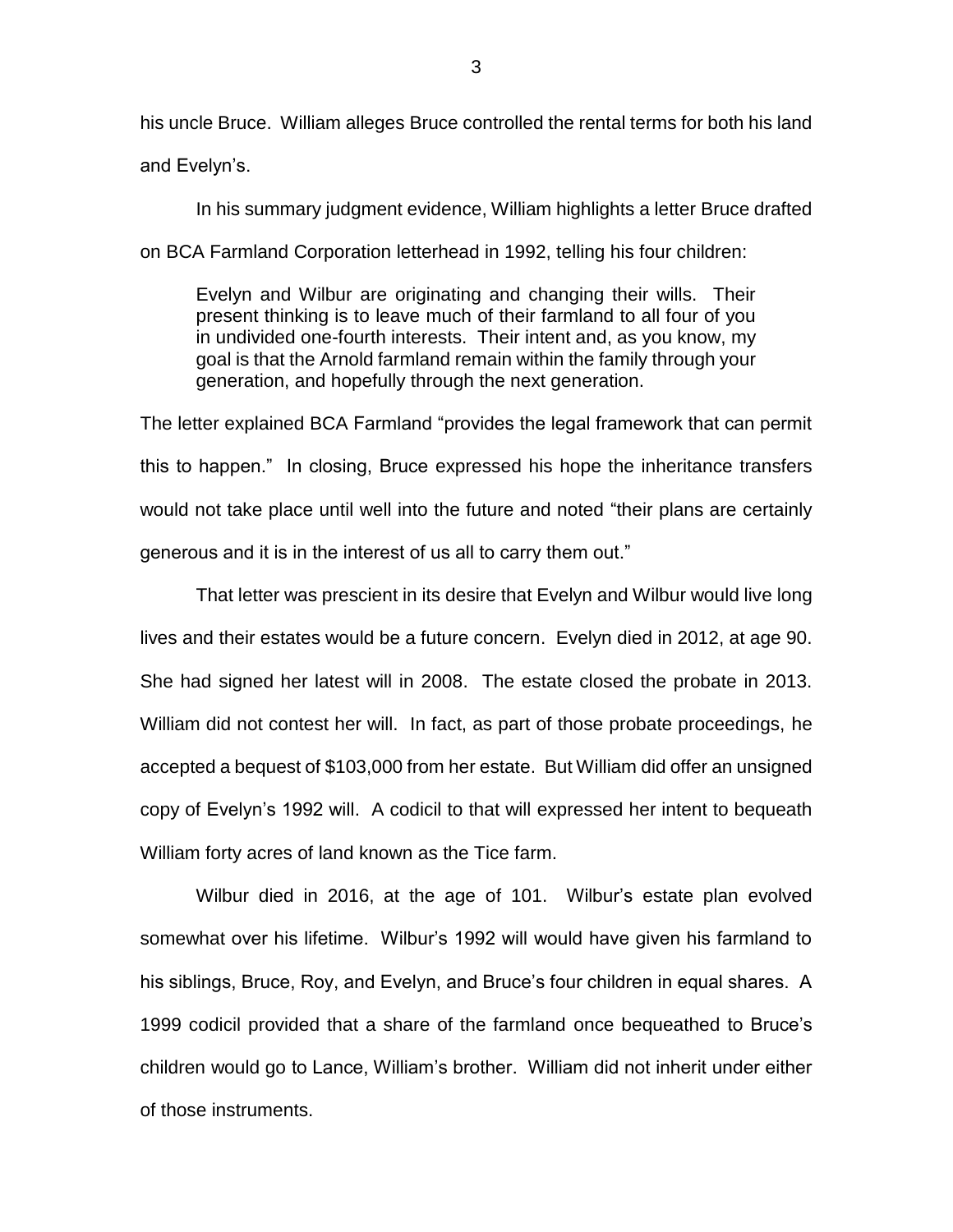Wilbur's 2003 will originally left eighty acres to both Bruce and another eighty acres to Roy's four children (including William) in equal shares.<sup>3</sup> A first codicil to the 2003 will dated 2007 conveyed 52 percent of the residuary to Lance. A second codicil dated 2009 disinherited two of Roy's children (William and Arlys) from the one-quarter share of the eighty acres of farmland. A third codicil dated 2010 increased Lance's share of the residuary to ninety percent. A fourth codicil changed the description of farmland bequeathed to Bruce's children. And a fifth codicil dated 2012 changed the will's executors to his niece Karen and nephew Steve. William took nothing under Wilbur's 2003 will subject to the 2009 codicil.

In reaction to being disinherited, William filed a lawsuit in September 2016, alleging his uncle Bruce, his cousins, and his siblings "used their position of trust and confidence they had over Wilbur Arnold to unduly influence Decedent into leaving all of his farmland to Bruce Arnold, the children of Bruce Arnold (Mary, Steven, Karen, and Warren), and BCA Farmland Corporation." The lawsuit also alleged the defendants "by means of fraud, deception, defamation, undue duress[,] and other tortious and malicious conduct, prevented [William] from receiving his inheritance from Evelyn Arnold's Estate."

In March 2018, the district court granted the defendants' motion for summary judgment. In response to William's motion, the court issued an expanded ruling addressing the existence of a "confidential relationship" between Bruce and Wilbur. *See* Iowa R. Civ. P.1.904(2). William appeals.

 $\overline{a}$ 

4

<sup>&</sup>lt;sup>3</sup> Wilbur's attorney testified the change in the 2003 will reflected the fact Roy required nursing care, and to prevent reimbursement under Title XIX, Wilbur made the bequests directly to Roy's children. Roy died in 2008.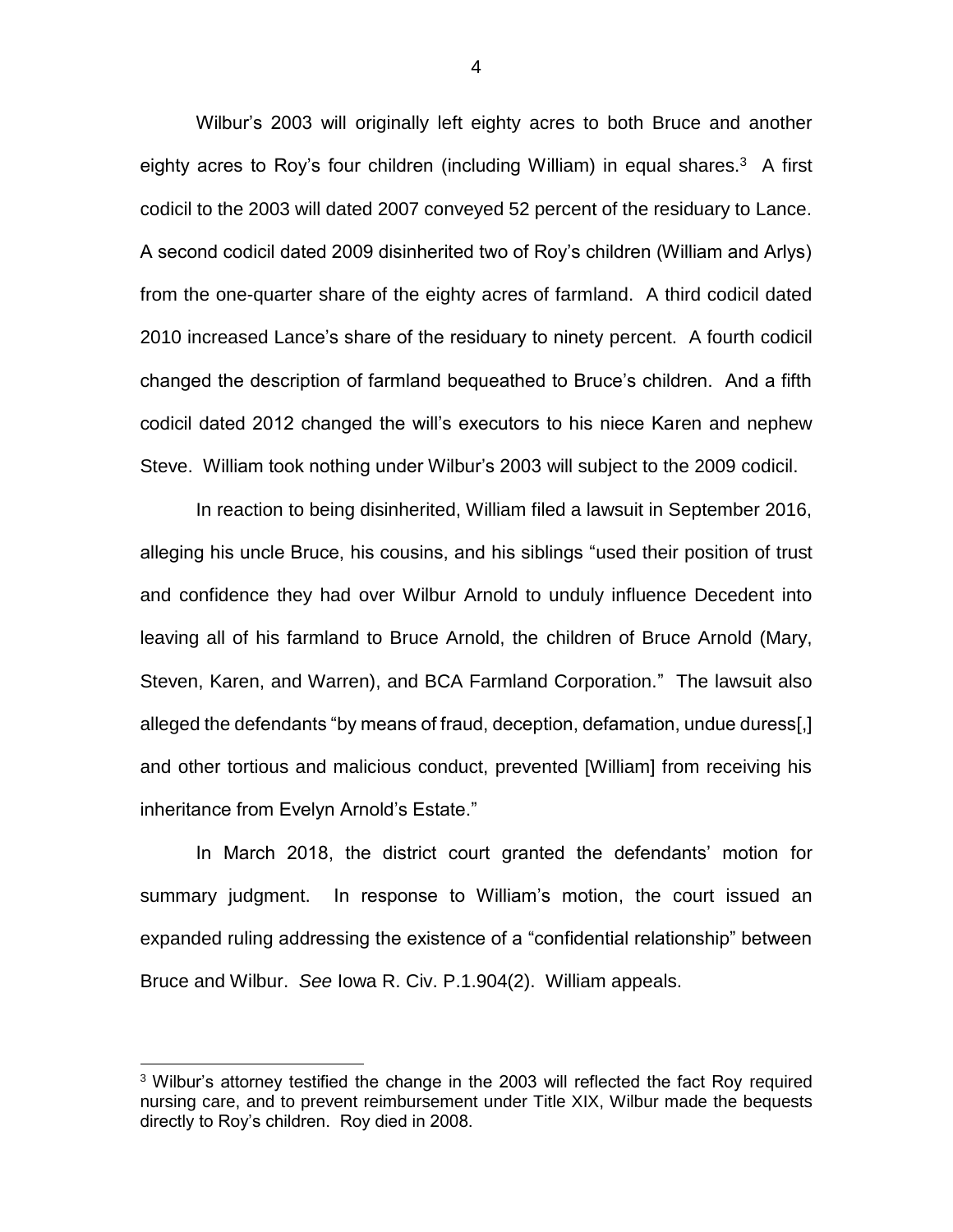## **II. Scope and Standards of Review**

We review the grant of summary judgment for correction of legal error. *In re Estate of Graham*, 690 N.W.2d 66, 69–70 (Iowa 2004). The district court must render summary judgment

if the pleadings, depositions, answers to interrogatories, and admissions on file, together with the affidavits, if any, show that there is no genuine issue as to any material fact and that the moving party is entitled to a judgment as a matter of law

Iowa R. Civ. P. 1.981(3).

We view the record in the light most favorable to William and afford him all reasonable inferences arising from the undisputed evidence. *See Graham*, 690 N.W.2d at 70.

## **III. Analysis**

The district court was unimpressed by the evidence William presented to combat the summary judgment motion. The court opined: "[T]he record here reflects nothing more than speculation that Bruce or any other defendant engaged in fraud, duress or other independently tortious action to influence or induce Evelyn or Wilbur's beneficiary designations or testamentary decision-making." On appeal, William contends when viewed in the light most favorable to his claims, the record was adequate to generate a jury question on both counts. We will address each issue in turn.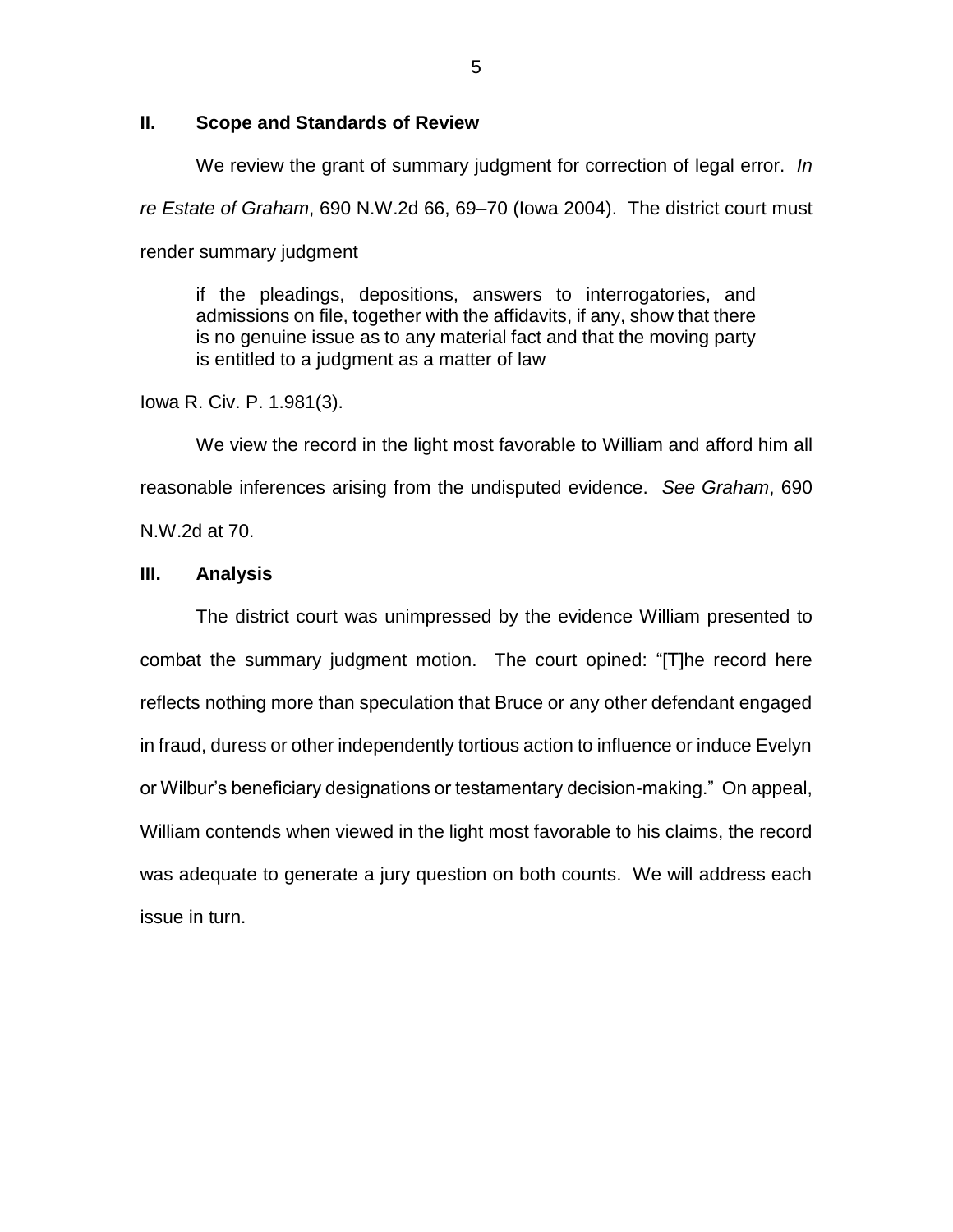## **A. Will Contest**

To set aside Wilbur's will on grounds of undue influence, William must prove four elements:

(1) Wilbur was susceptible to undue influence;

(2) the defendants had an opportunity to exercise undue influence and effect their wrongful purpose;

(3) the defendants were inclined to unduly influence Wilbur to procure an improper favor; and

(4) the result, reflected in the will, was the clear effect of undue influence.

*See In re Estate of Bayer*, 574 N.W.2d 667, 671 (Iowa 1998); *see also Burkhalter v. Burkhalter*, 841 N.W.2d 93, 106 (Iowa 2013) (clarifying that contestant must prove undue influence by a preponderance of the evidence, but the causation element requires clear proof).

For purposes of the summary judgment motion, the defendants concede the opportunity and inclination elements. That leaves in play the first and fourth elements—Wilbur's susceptibility and causation.

On the first element, "undue influence means a substitution of the will of the person exercising the influence for that of the testator." *In re Estate of Dashiell*, 94 N.W.2d 111, 114 (Iowa 1959). A person "who is infirm and mentally weak is more susceptible to influence than one who is not." *Boehm v. Allen*, 506 N.W.2d 781, 784 (Iowa Ct. App. 1993). A suspicion (though not a presumption) of undue influence arises when the dominant party in a confidential relationship participates in the preparation or execution of a contested will. *Bayer*, 574 N.W.2d at 675.

The district court found no genuine issue of material fact surrounding the claim that Wilbur was susceptible to undue influence from his brother Bruce or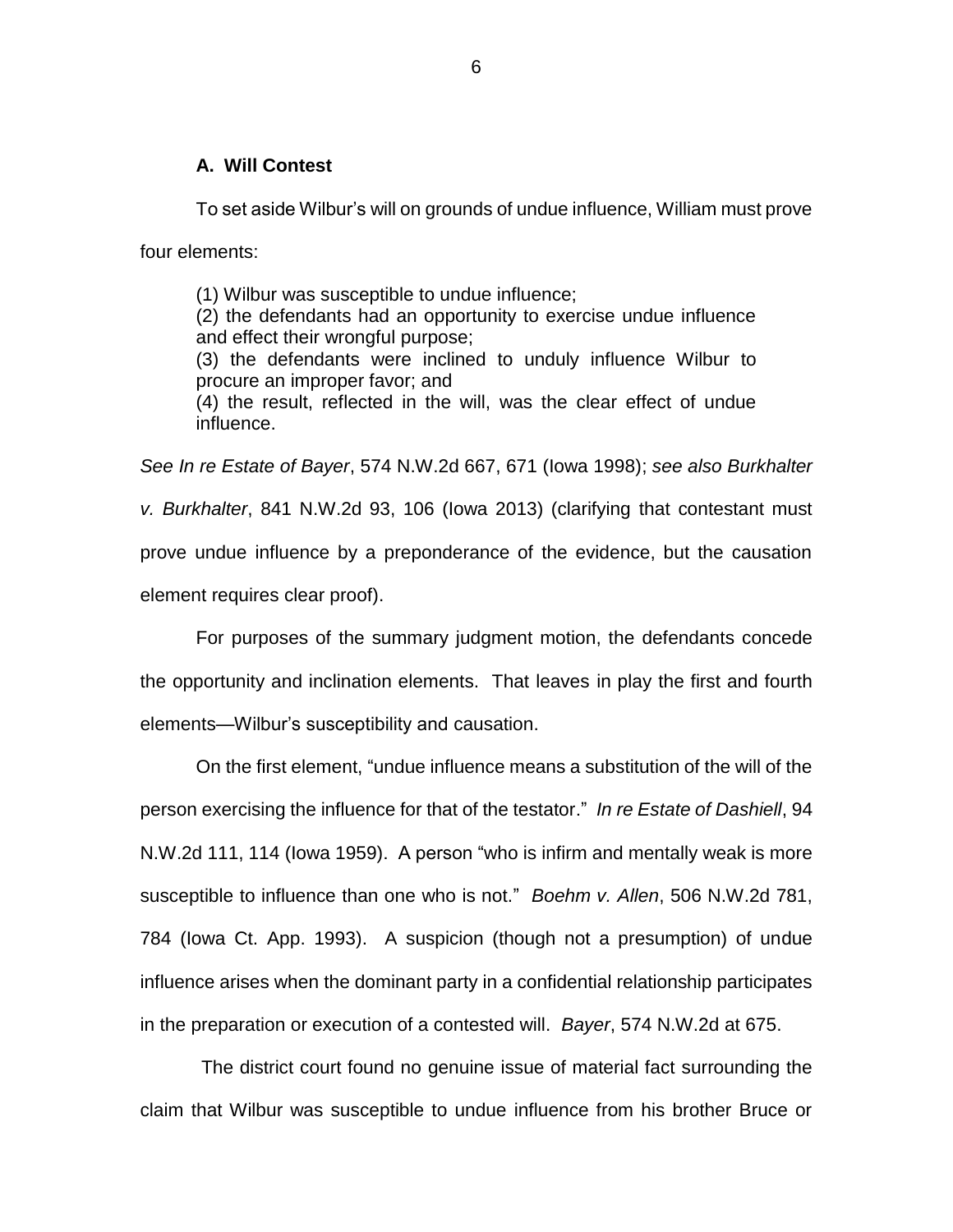other family members. The witnesses who knew Wilbur described him as bright, independent, and strong-willed until the end of his days. At age 100, Wilbur renewed both his driver's license and his permit to carry concealed weapons. Even William admitted in his deposition that Wilbur was an "in-charge type" of person.

To contradict the summary judgment ruling, William lists Wilbur's various health issues and the help Wilbur received from family members in his later years. But those natural circumstances of aging do not show Wilbur was so "infirm or mentally weak" that he would be susceptible to undue influence. And the district court found the evidence, even viewed in the light most favorable to William, did not show Bruce's dominance over Wilbur. We find no error in the court's conclusions.

On the fourth element, William must show more than an "unnatural, unjust, or unreasonable" result. *See In re Estate of Davenport*, 346 N.W.2d 530, 532 (Iowa 1984). The *Davenport* court delineated the danger of such a broad formulation: "Any time a will provides for other than an equal distribution, a disappointed heir could claim an inference of undue influence and a corresponding fact question because reasonable minds could always differ about the purpose of the distribution." *Id*. at 533. Like the contestant in *Davenport*, William offers just bare suspicions that the distributions in Wilbur's will resulted from undue influence. *See id*. Given the weakness of William's evidence, summary judgment was proper on the will-contest claim.

7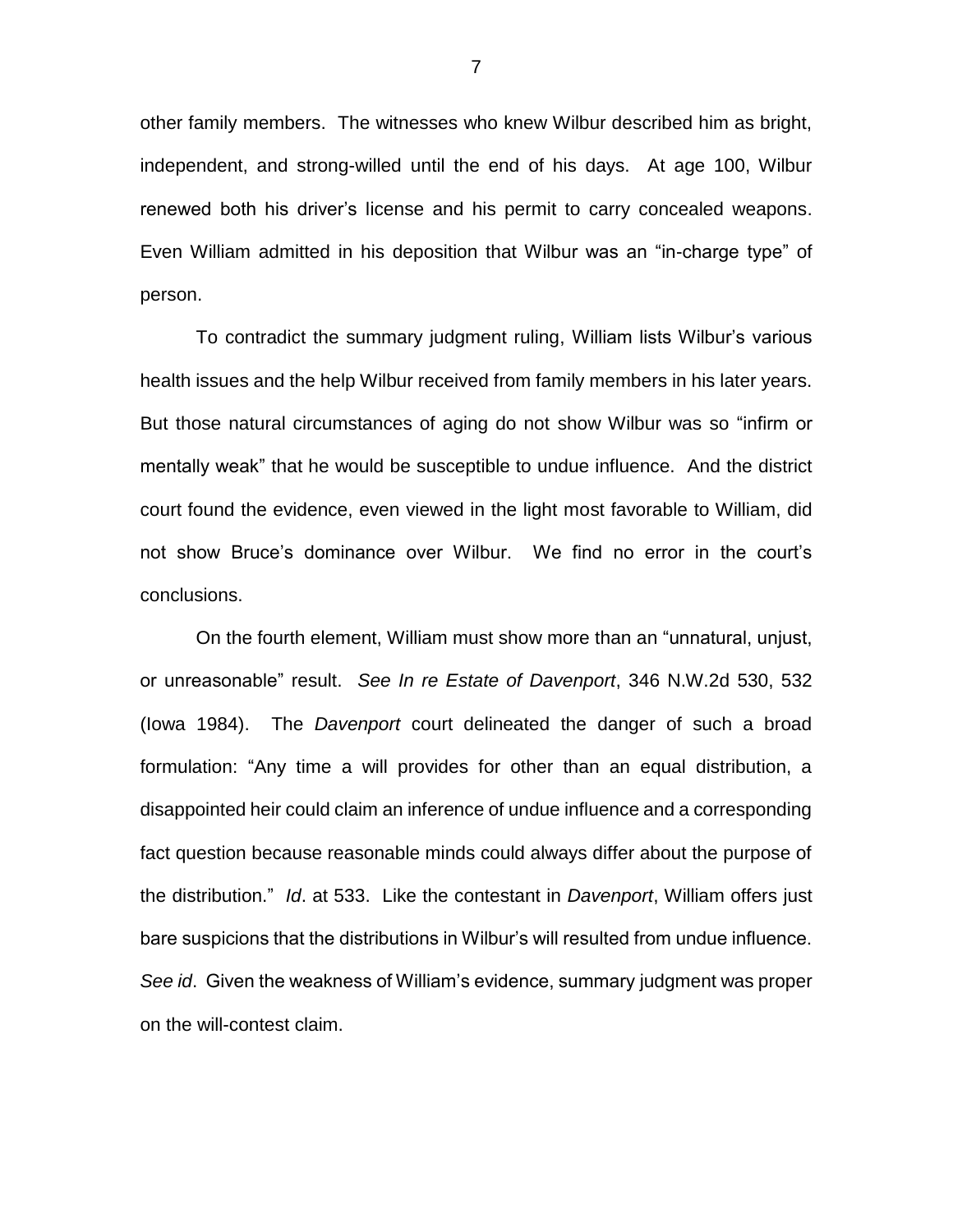#### **B. Tortious Interference with a Bequest**

To prove the defendants were liable on his second claim, William had to show they used tortious means to intentionally prevent a bequest from Evelyn he would have otherwise received. <sup>4</sup> *See Huffey v. Lea*, 491 N.W.2d 518, 521 (Iowa 1992) (citing Restatement (Second) of Torts § 774B (Am. Law Inst. 1979)). Phrased more expansively, this tort has five elements: (1) The plaintiff expected to receive a bequest from a third party; (2) the defendants knew of the plaintiff's expected bequest; (3) the defendants intentionally and improperly interfered with the plaintiff's expectancy through undue influence or other tortious means; (4) there was a reasonable certainty the plaintiff would have received an inheritance but for the defendants' interference; and (5) the plaintiff suffered damages as a result of his loss of the bequest. *In re Estate of Boman*, No. 16- 0110, 2017 WL 512493, at \*10 (Iowa Ct. App. Feb. 8, 2017).

William claims the unsigned codicil to Evelyn's 1992 will presented him "an expectancy to inherent 40 acres of farmland." Besides relying on that document, William and his wife both testified Evelyn personally shared her intent to bequeath him that property in her will. William further contends Bruce intentionally interfered with that bequest by exerting undue influence on Evelyn to revoke the prior will and codicil in 2008. Finally, William contends Evelyn was susceptible to pressure from her brother because she was "not a leader and would go along with what others said, especially Bruce."

 $\overline{a}$ 

8

<sup>&</sup>lt;sup>4</sup> The defendants assert William generates no material question of fact but also contend William's claim for tortious interference is barred by the statute of limitations and the doctrine of issue preclusion. Because we agree with the first assertion, we do not reach the time bar or res judicata questions.